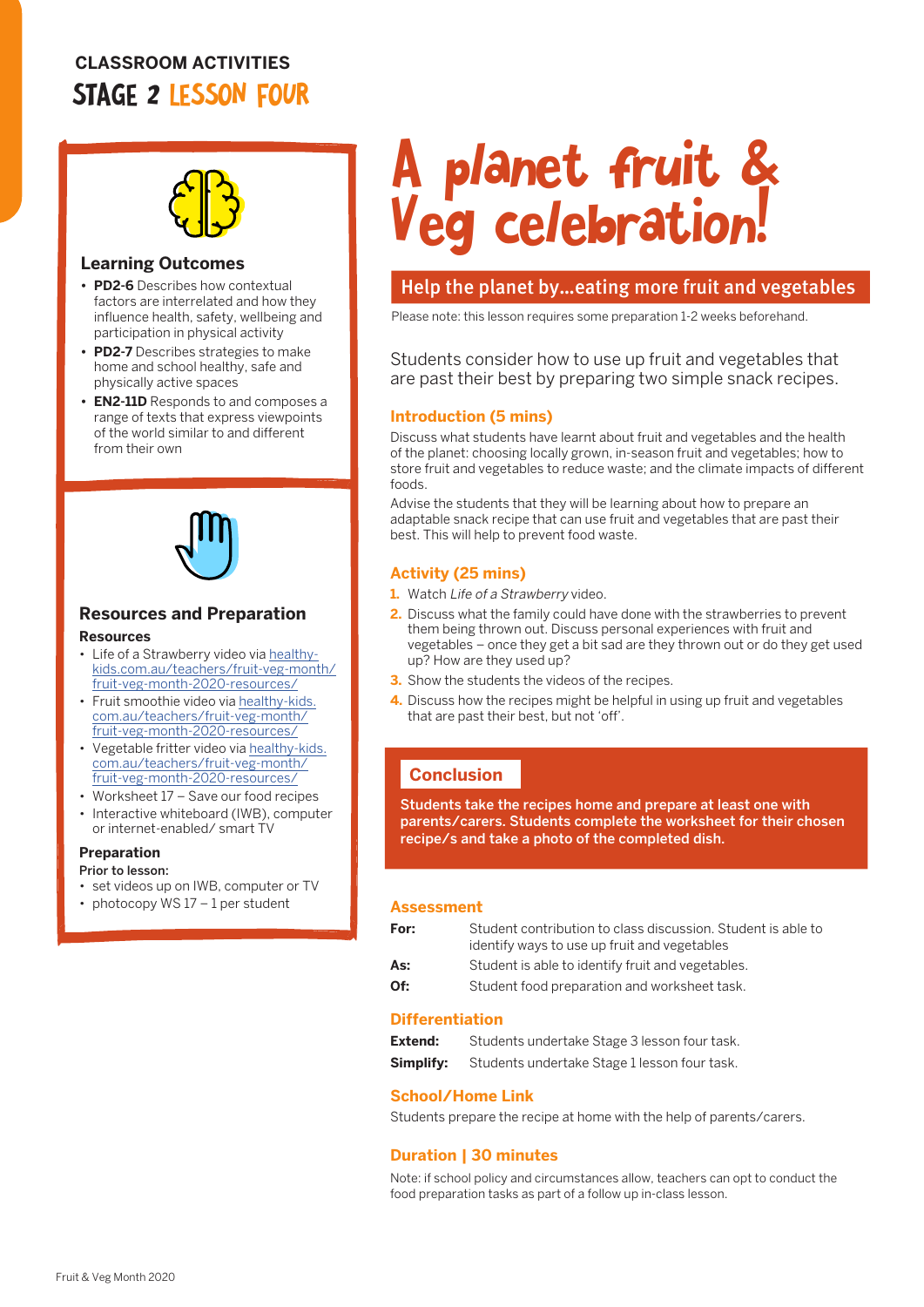# Fruit smoothies

Makes 6 cups

# **Ingredients:**

- 2 cups of fruit (fresh, frozen, tinned) e.g. soft bananas, mixed berries, mango
- 2 cups reduced fat milk
- 1 cup reduced fat plain yoghurt

## **Method:**

- **1.** Place all ingredients in blender.
- **2.** Whizz until all ingredients are combined.
- **3.** Divide into cups and pop into the fridge until ready to serve.

# **Variations:**

Dairy free smoothie: substitute milk and yoghurt for 2 cups of soy milk and 1 cup of soy yoghurt or silken tofu. Veggie smoothie: substitute one cup of the fruit for a vegetable, e.g. 1 cup of banana and 1 cup of baby spinach.

## **Tips:**

- Frozen fruit creates thicker smoothies.
- Add flavour boosters such as a teaspoon of honey, malt powder, cocoa powder, cinnamon or nutmeg.
- Add fibre boosters such as one Weetbix, a tablespoon of oat or wheat bran, or a tablespoon of chia seeds.

I used this fruit in the recipe I think I could also use